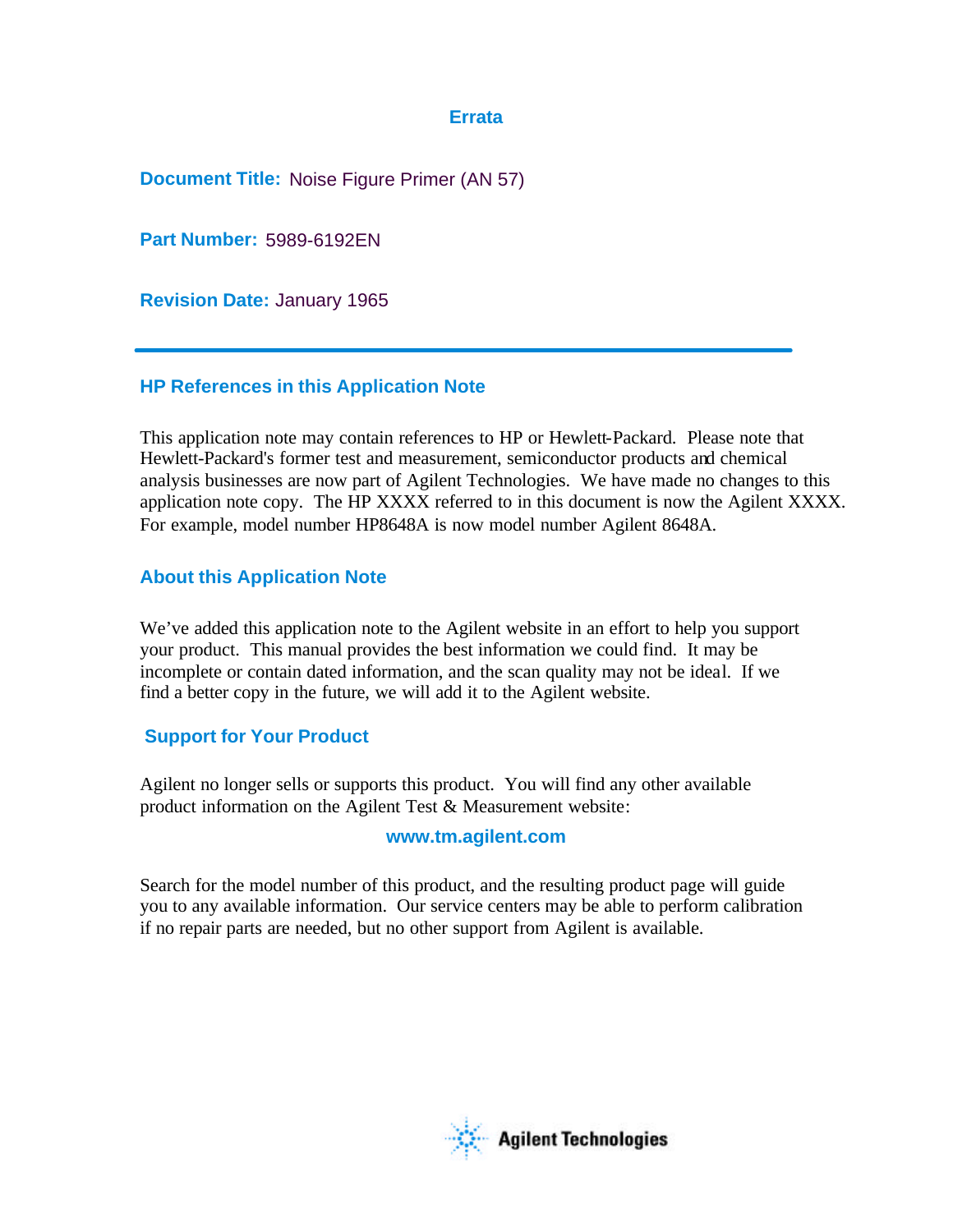

NOISE FIGURE PRIME

application note 57

**JANUARY 1965** 

### **INTRODUCTION**

The ultimate sensitivity of a detection system is set by the noise presented to the system with the signal. In addition, any detection system adds additional noise in its detection and amplification process. Since the noise contribution of the detection system is usually the larger of these two, and since the level of input noise is generally beyond our control, our approach is to study, measure, and attempt to minimize the noise contribution of the detection system.

#### **BASIC CONSIDERATIONS**

A microwave input termination has a certain amount of available noise power which it can deliver to a matched system. For definitions, let's first consider lower frequencies where we can work with lumped constants.

A resistance R at temperature T generates acrossits open-circuited terminals a voltage resulting from the random motion of free electrons, thermally agitated. This "noise voltage"  $e_n$  is infinitely broadbanded and<br>can be defined by the equation:

 $e_n^2/B = 4kTR$  (volts)<sup>2</sup>/unit frequency bandwidth

where

- k = Boltzmann's constant,  $1.374 \times 10^{-23}$  joule/<sup>O</sup>K
- $T =$  absolute temperature, <sup>O</sup>K
- $R$  = resistance (or resistive component of impedance)
- $B = bandwidth$

Generally our noise considerations will be concerned with a finite bandwidth, and we may use the more familiar notation of the equation.

$$
e_n^2 = 4kTRB \tag{1}
$$

If the resistance R is connected to a matched load resistance ( $R_L = R$ ), maximum transfer of the noise power will occur. Noise power  $P_n$  dissipated in the load resistance  $R_L$  due to the noise voltage generated in the original resistance R will have the value

$$
P_n = kTB \tag{2}
$$

Equation (2) defines the available noise power from the original resistance. The actual noise power dissipated in the load resistance could be affected by any loss in the connecting leads, a less than perfect match to the original resistance and the noise power generated within the load resistance itself.

In systems operating at frequencies where voltages and resistances cannot be clearly defined, equation  $(2)$ becomes the usable expression, containing terms that can be measured.

In certain low noise applications, a deliberate (and carefully determined) mismatch is created between the input termination and the detection device. This technique couples less than the available termination noise power (kTB) into the detection device. However, this system consideration is beyond the scope of this article.

In a microwave receiver, the "input termination" is an antenna coupled to the atmosphere; in an IF strip, the input termination is generally a mixer of some sort. In either case, the termination has an available noise power given by  $P_n = kTB$ . If there were a perfect amplifier or receiver which added no noise in the amplification process (and if it were perfectly matched to its input termination) its output noise power would be KTBG, where G is the power gain of the system.

A figure of merit for an actual microwave receiver or IF amplifier is the ratio of actual output noise power when  $T = 290^{\circ}$  to the theoretical minimum, Noise Figure, F, is this figure of merit referred to room temperature.  $(T = 2900K)$ 

Thus

$$
F = \frac{N_1}{kT_0BG}
$$
 (3)

where  $N_1$  is the measured noise power output of the system when  $T_0 = 290^\circ$ . The perfect amplifier would of course have a noise figure of  $1$ ,  $(0 \text{ db})$ .

Of the total noise power output of a system  $(N_1 =$  $kT<sub>0</sub>BGF$ ) we know that a specific portion is the result of amplified input noise ( $kT_0BG$ ). The amount of noise power added by the receiver  $(N_T)$  is the difference, or

$$
N_T = N_1 - kT_0BG
$$
  
= (F - 1)  $kT_0BG$  (4)

For more information, call your local HP Sales Office or East (201) 265-5000 · Midwest (312) 677-0400 · South (404) 436-6181 · West (213) 877-1282. Or, write: Hewlett-Packard, 1501 Page Mill Road, Palo Alto, California 94304. In Europe, Post Office Box 85, CH-1217 Meyrin 2, Geneva, Switzerland. In Japan, Yokogawa-Hewlett-Packard, 1-59-1, Yoyogi, Shibuya-Ku, Tokyo, 151.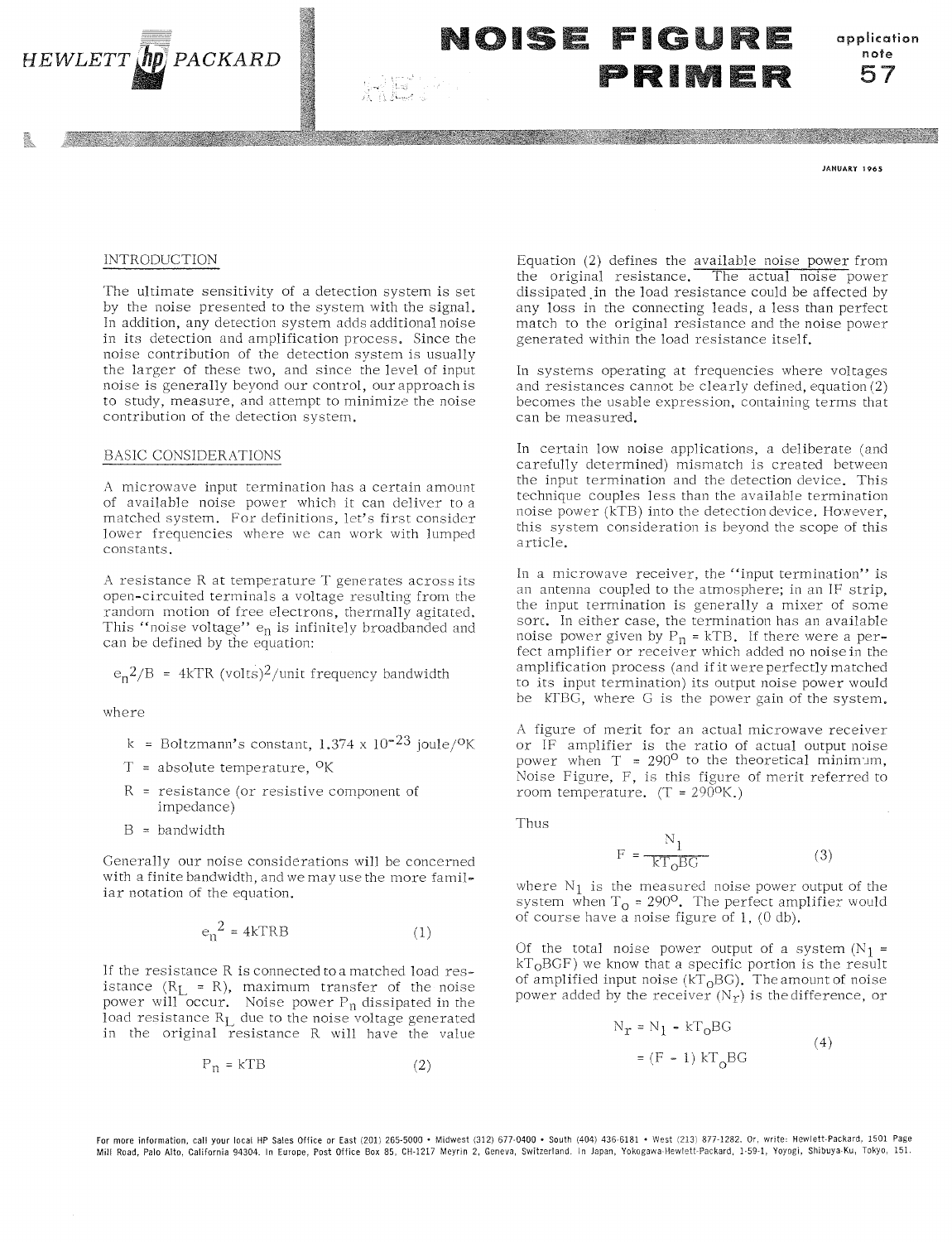## NOISE FIGURE MEASUREMENTS WITH A SIGNAL GENERATOR

Noise Figure ( $F = N_1/kT_0BG$ ) can be calculated from measurements taken by a stable, well-attenuated signal generator and suitable power meter. We can measure T, which is the temperature of the input termination in  $O$ K; N<sub>1</sub> can be measured with a power meter at the system output.

To determine accurately the gain bandwidth product (BG), it is necessary to plot the response of the system and graphically integrate the curve...a time-consuming process. Approximations can be made on the basis of the 3 db bandwidth, which shortens the process. After measuring the 3 db points, there are graphs that may be entered to get an approximation of the effective noise bandwidth. Gain, of course, may be easily measured with a proper signal generator and power meter.

From this data, noise figure may be calculated. Often, however, this is only a first step, because the primary objective is to minimize noise figure by repositioning components, by substituting crystals or tubes, or tuning filter networks. Clearly, the many-step process represented by the Signal Generator-Power Meter method has limited value in such a situation, since a new measurement must be made at each readjustment.

## THE NOISE SOURCE AS A BROADBAND SIGNAL GENERATOR

If a known level of broadband noise can be introduced at the input of a device under test, a differential power measurement at the output would indicate a gain bandwidth product of the device.

A gas discharge noise source operates as an input termination at a very high temperature, and has an available noise power much higher than the normal The effective thermal agitation of an termination. argon tube noise source, for example, represents an equivalent temperature of approximately 10,000 K<sup>O</sup> compared with room temperature of 290°K.

Available excess power from the fired noise source can be expressed in the same terms as the input termination.

$$
P_{ns} = k(T_2 - T_0)B
$$

where  $T_2$  is the equivalent absolute temperature of the noise source.

Since a measurement of the device output both with and without the additional noise power input will give an indication of gain-bandwidth product, it is possible to compute noise figure with no further measurements. since all independent variables of equation (3) are known.

Using the system of figure 1, consisting of an input termination, an excess noise source, a receiver under test and an output power detector, it is possible to measure  $N_1$  with the excess noise source "cold" and to measure  $N_2$  with the excess source fired.  $N_1$ is graphically illustrated in figure  $2(a)$ , and consists of the amplified input termination noise plus the noise generated within the receiver.  $N_2$ , illustrated in figure  $2(b)$ , consists of N<sub>1</sub> plus the amplified excess noise power viewed at the receiver output.



Figure 2. Representation of total noise power output of the system in figure 1 when the Excess Noise Source is "cold"  $(N_1)$ , and when the Excess Noise Source is "fired"  $(N_2)$ .

Taking the ratio of these measured powers we have:

$$
\frac{N_2}{N_1} = \frac{\left(\frac{\text{input}}{\text{termination}}\right) \times G + \left(\text{receiver}\right) + \left(\frac{\text{excess}}{\text{noise}}\right) \times G}{\left(\text{termination}\right) \times G + \left(\text{receiver}\right)}
$$

Substituting from previous equations, and assuming measurement conditions of T =  $T_0$  = 2900K,

$$
\frac{N_2}{N_1} = \frac{kT_0BG + (F-1)kT_0BG + k(T_2 - T_0)BG}{kT_0BG + (F-1)KT_0BG}
$$

$$
= \frac{FT_0 + (T_2 - T_0)}{FT_0}
$$



Figure 1. A typical noise figure measuring system.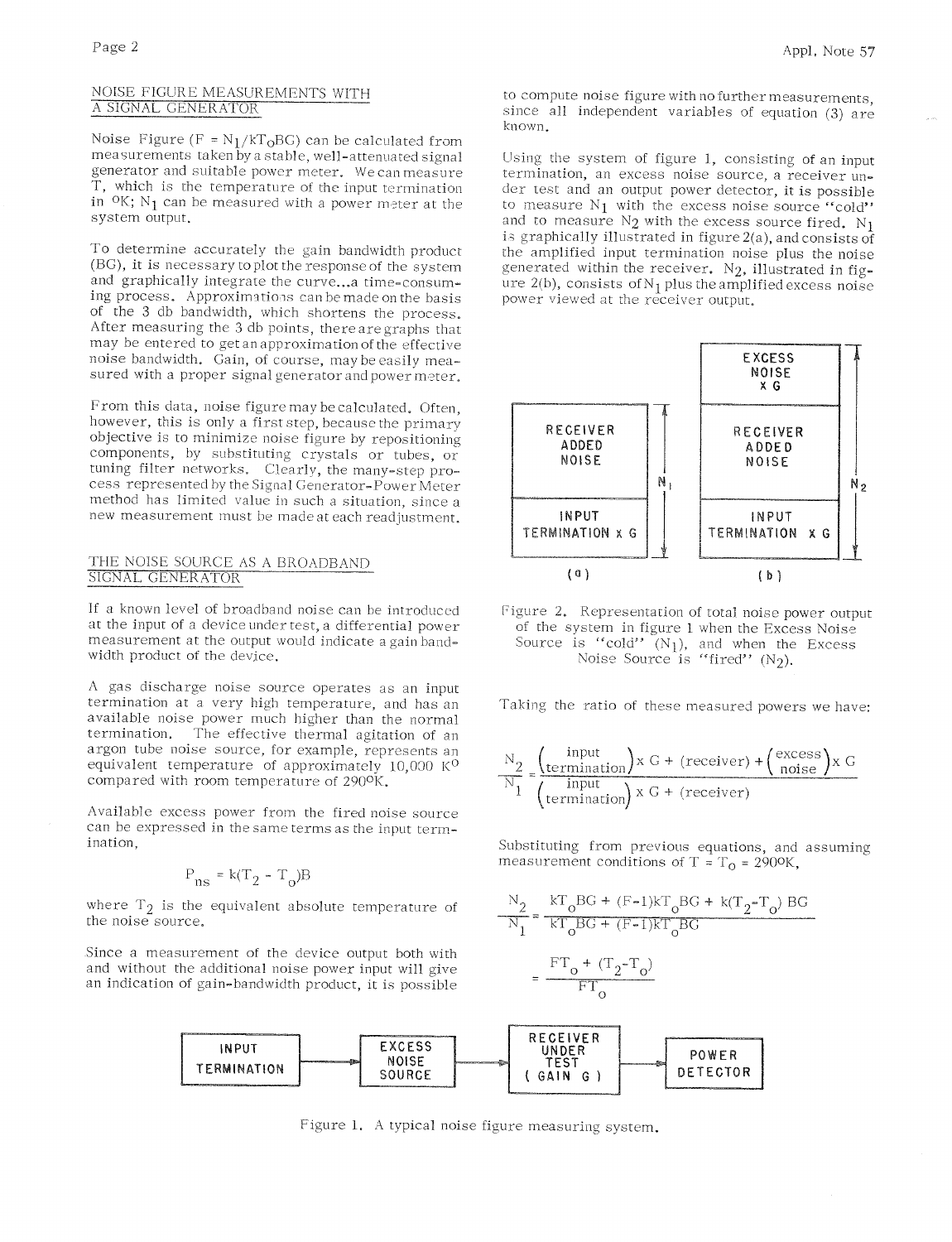and, finally

$$
F = \frac{(T_2 - T_0)}{T_0} \times \frac{1}{\left(\frac{N_2}{N_1} - 1\right)}
$$

Converting to logarithmic notation,

$$
F_{db} = 10 \log \frac{(T_2 - T_0)}{T_0} - 10 \log \left(\frac{N_2}{N_1} - 1\right) (5)
$$

In equation (5) the ratio  $(T_2 - T_0)/T_0$  is a measure of<br>the relative excess noise power available from a noise source and is specified by the manufacturer. In the case of argon gas tubes, this ratio is 33.1; 10 log  $(T_2 - T_0)/T_0$  is 15.2 db. When using such a tube equation (5) simplifies to,

$$
\mathrm{F_{db}}~=15.2\text{ - }10\text{ log (N_{2}/N_{1}-1)}
$$

## NOISE FIGURE MEASUREMENT WITH AN **EXCESS NOISE SOURCE**

Equation (5) opens the door to several measurement techniques utilizing the excess noise source. We shall consider the "twice-power" and "Y-Factor" manual techniques and an automatic approach to noise figure measurements.

Twice-Power Method of Manual Noise Figure A. Measurement

In actually measuring the " $N_1$ " and " $N_2$ " of equation (5), if  $N_2$  was set to be twice  $N_1$  then equation (5) reduces to:

$$
F_{db} = 10 \log \frac{(T_2 - T_0)}{T_0} - 10 \log (1)
$$

$$
= 10 \log (T_2 - T_0)/T_0
$$

With the proper equipment, the condition of  $N_2 = 2 N_1$ can be established by varying the relative excess noise power of the noise source. With the equipment of figure 3, the procedure would be:

- 1) Set a convenient reference on the power detector with the excess noise source "cold" and the 3 db pad out. This is N<sub>1</sub>.
- 2) Insert the 3 db pad and fire the excess noise source.

3) Vary the rotary vane attenuator until the original power detector reference point is reached. This creates a condition of  $N_2 = 2 N_1$ .

Figure 4 illustrates this condition, in which the output noise power contributed by the excess noise source exactly equals the sum of the amplified input termination noise plus the receiver noise contribution. Since this excess noise ratio was adjusted with the attenuator to be equal to input termination noise plus receiver noise (thereby causing  $N_2 = 2 N_1$ ), from equation (5) it can be seen that the attenuated excess noise ratio is equal to the noise figure of the receiver, In the case of an argon source, it can be read as 15.2 db minus the attenuator setting (in db).



Figure 4. Representation of total noise power output for the "twice-power" method of manual noise figure measurement,

While the attenuator reduces the amount of excess noise injected into the system, it has no effect on input termination noise power if the termination and attenuator are at the same temperature, since, regardless of the amount of attenuation, when the excess noise source is cold the receiver input is still looking at a matched input at temperature T.

#### B. "Y-Factor" Method of Noise Figure Measurement

A method closely resembling the "Twice-Power" method involves the determination of the numerical ratio  $N_2/N_1$  (which is called Y-Factor) and the calculation of noise figure by substitution in equation (5).



Figure 3. The "twice-power" method of manual noise figure measurement.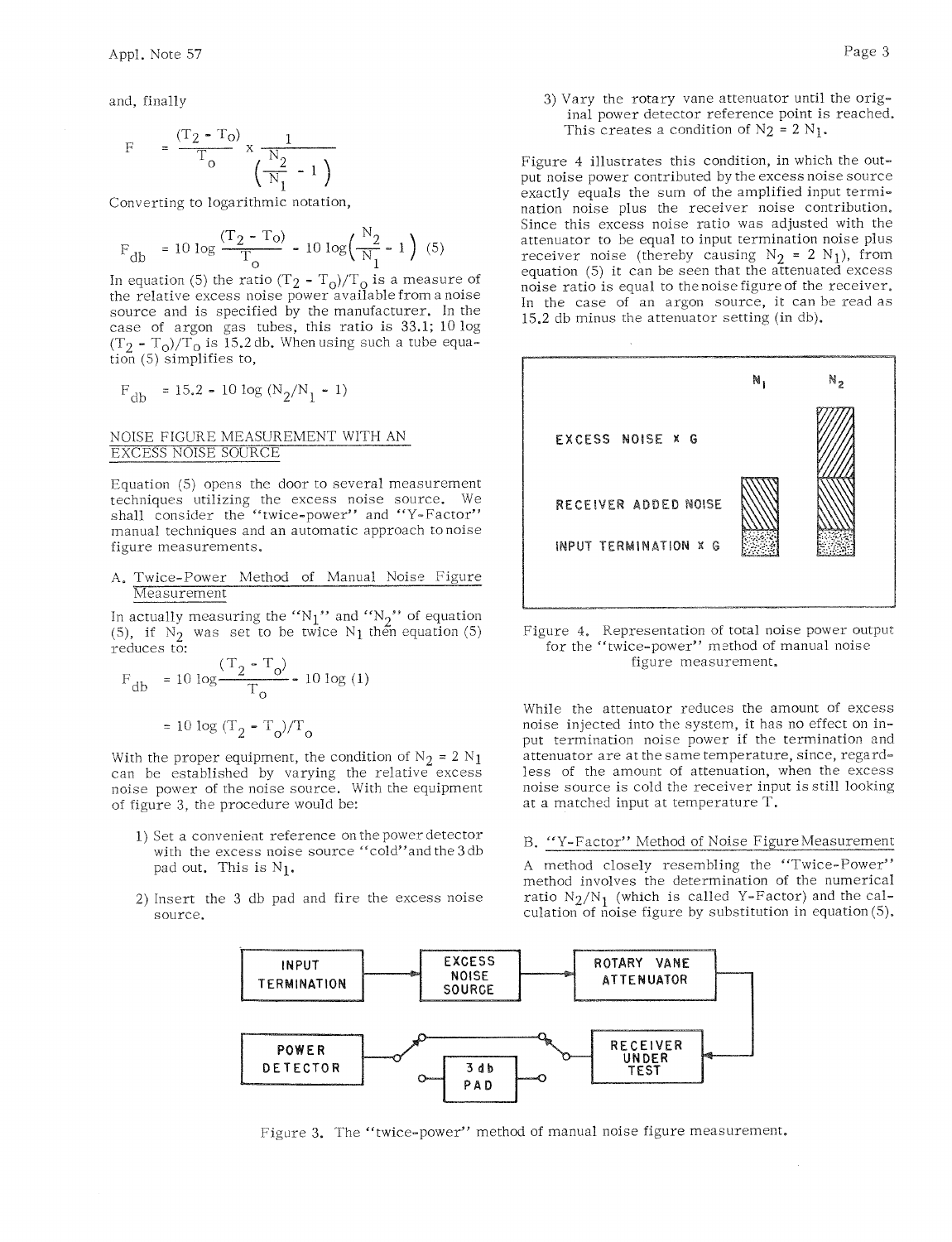In practice, the Y-Factor method generally makes use of an IF attenuator with a power indicator set to a convenient reference. The IF attenuator change in going from source OFF to source ON then yields the Y-Factor, which is then entered in the equation. Graphs are also available for specific values of relative excess noise, with co-ordinates calibrated in "Y-Factor" and noise figure. (See figure 5.)



Figure 5. A "Y-Factor" chart for determining noise figure with a 15.28 db excess noise source.

#### C. Automatic Noise Figure Measurements

While manual measurements yield valid results, they still represent a tedious process...and are often not easily accomplished by unskilled personnel. And since there is not a continuous indication of noise figure, the work of reducing noise figure is considerably slowed by the necessity of a new measurement after each circuit change.

To fill the need for a direct-reading, continuously indicating noise figure meter, at least three automatic systems have been devised. All depend on the periodic insertion of known excess noise into the system. This results in a pulse train of 2 pulse levels,  $N_2$  and  $N_1$ . The pulse train typically is amplified in an IF strip and then separated into two distinct levels by selective gating. These levels, together with the amount of excess noise insertion, contain the information needed to directly indicate the noise figure on a meter face.

The three automatic systems differ in their method of indication. One approach uses a special ratio resolving meter movement which responds to the ratio of the two signal levels in a manner similar to a wattmeter movement. Such a meter movement is quite expensive.

however, and in general has not achieved wide acceptance in this country.

Another method uses AGC in its IF amplifier to hold constant the value  $(N_2 + N_1)/2$  and measures  $N_2 - N_1$ . This contains the necessary information to measure noise figure, and is especially useful in very high noise figure cases, where  $N_1$  is close in value to  $N_2$ . In such cases, the difference of the levels is more definitive than their ratio.

A third approach actually measures the ratio  $N_2/N_1$ and displays this ratio on a meter face calibrated by the equation:

$$
F_{\rm db} = 15.2 - 10 \log (N_2/N_1 - 1)
$$

Such an instrument is shown in simplified block diagram form in figure 6.

In operation, the gating source pulses the noise source at a rate of 500 cps;  $N_1$  and  $N_2$  pulses arrive at the IF amplifier. Noise sources have a finite noise buildup time, so the IF amplifier is gated to pass only the final amplitudes of  $N_1$  and  $N_2$  to the square law detec-The detected  $\hat{N}_2$  pulse is switched to an AGC integrator, where a voltage for gain control of the IF amplifier is derived. The time constant of this circuit is made long enough to control the IF amplifier gain even when the  $N_1$  pulse is passing through it. Since the AGC action keeps the detected  $N_2$  pulse at a constant level, a measurement of the detected  $N_1$ pulse is, in effect, a measurement of the pulse ratio. The  $N_1$  pulse is measured by switching it to the meter integrator and meter.

Convenient internal calibration of the meter is accomplished by artificially creating readings of "+ $\infty$ " and " $\sim$  ". By pulsing the noise source during both the  $N_2$  and  $N_1$  time periods, we obtain a condition of  $N_2$  =  $N_1$ . In the formula  $F_{db} = 15.2 - 10 \log (N_2/N_1 - 1)$ <br>this condition results in a noise figure of  $+\infty$ . The artificial condition of  $F = -\infty$  would correspond to an "N<sub>1</sub>" value of "0". This can be created by gating "off" the IF amplifier during the "N<sub>1</sub>" time period. If the metering circuit is designed to be a linear indicator of the power of "N1" (square law detector) and the meter minimum position is calibrated as  $\sim \infty$  and the full scale deflection as  $+ \infty$ , all other points on the meter face can be calculated by the formula  $F_{db} =$ 15.2 - 10 log (N<sub>2</sub>/N<sub>1</sub> - 1). For example, an "N<sub>1</sub>/N<sub>2</sub>" ratio of 1/2 would bring about a mid-scale reading. From the formula this mid-scale reading is calculated to be 15.2. In a similar fashion the balance of the scale is calibrated.

Figure 7 is an actual meter face from an automatic noise figure meter. In addition to calibration for 15.2 db excess noise sources, it is calibrated for 5.2 db temperature-limited diode sources. The linear current scale is used in adjusting noise source exitation current.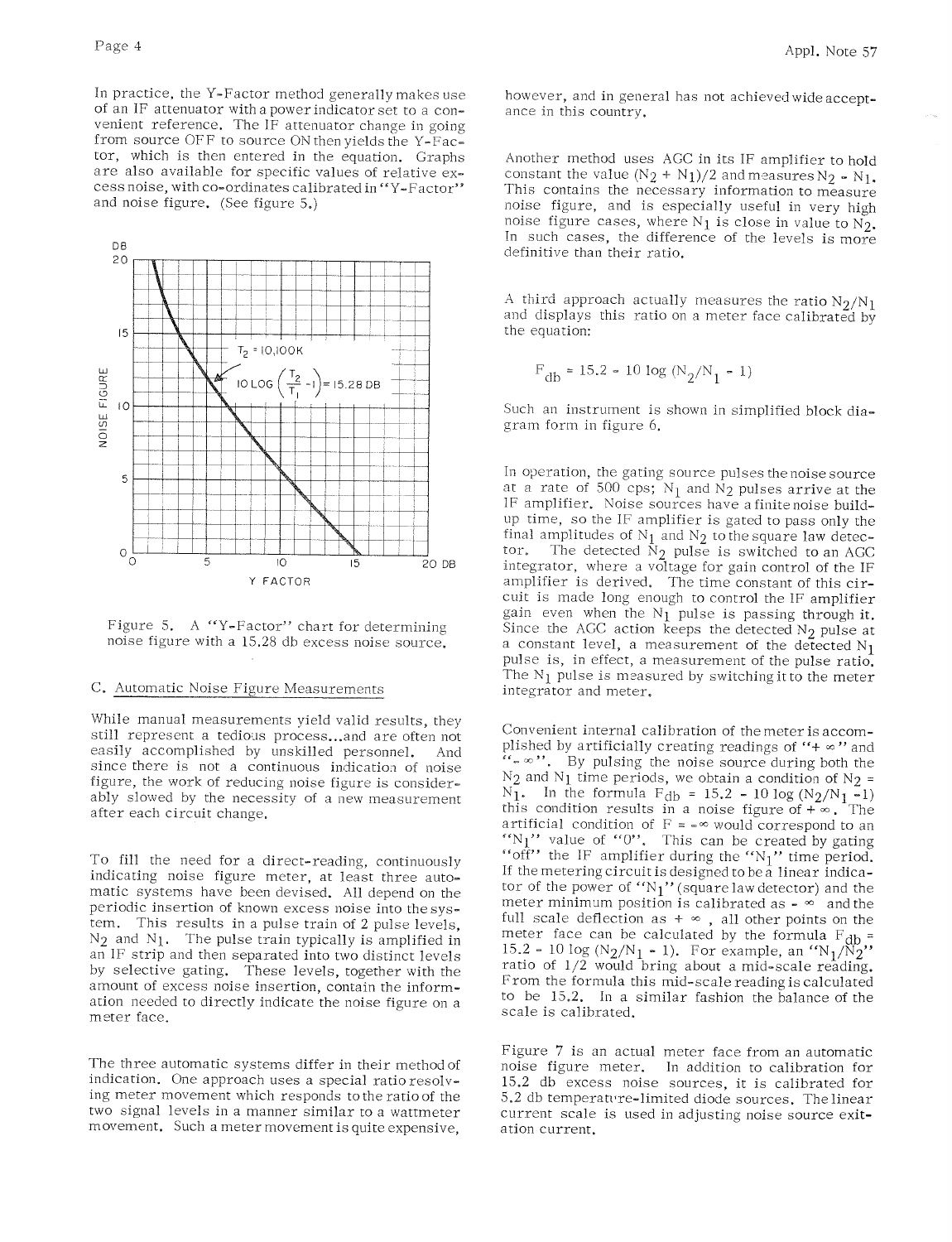



## NETWORKS IN CASCADE

The effects of the noise contribution of networks in cascade can be seen in figure 8. This illustration shows the input termination and three networks, each with gain G and noise figure F. The power graphs assume that each network is active with gain greater than 1. However, the analysis will be equally valid for passive networks with gain less than 1.

The input termination supplies a noise power kTB which is amplified by the three networks and appears at the output as kTB  $G_1G_2G_3$ .

The noise contribution of network  $1$  (by equation  $4$ ) is  $(F_1 - 1)$  kTBG<sub>1</sub>. When further amplified by networks



Figure 7. Meter face from an automatic noise figure meter.

2 and 3, the noise power appears at the output as  $(F_1 - 1)$  kTG<sub>1</sub>G<sub>2</sub>G<sub>3</sub>. Similarly, the output noise contributed by network 2 is  $(F_2 - 1)$  kTBG<sub>2</sub>G<sub>3</sub>; and from network 3,  $(F_3 - 1)$  kTBG<sub>3</sub>. The system noise figure  $(F<sub>S</sub>)$  is the ratio of actual noise power output to noise power output contributed by the input termination.

$$
F_{s} = \frac{\text{Total noise output}}{\text{KTBG}_{1}G_{2}G_{3}}
$$
\n
$$
= \frac{\text{KTBG}_{1}G_{2}G_{3} + (F_{1} - 1)\text{KTBG}_{1}G_{2}G_{3}}{\text{KTBG}_{1}G_{2}G_{3}}
$$
\n
$$
+ \frac{(F_{2} - 1)\text{KTBG}_{2}G_{3} + (F_{3} - 1)\text{KTBG}_{3}}{\text{KTBG}_{1}G_{2}G_{3}}
$$
\n
$$
= F_{1} + \frac{(F_{2} - 1)}{G_{1}} + \frac{(F_{3} - 1)}{G_{1}G_{2}}
$$

The general equation for the noise figure of networks in cascade is then

$$
\mathrm{F}_{\mathrm{s}} = \mathrm{F}_{1} + \frac{(\mathrm{F}_{2} - 1)}{\mathrm{G}_{1}} + \frac{(\mathrm{F}_{3} - 1)}{\mathrm{G}_{1}\mathrm{G}_{2}} + \dots + \frac{(\mathrm{F}_{\mathrm{n}} - 1)}{\mathrm{G}_{1}\mathrm{G}_{3}...\mathrm{G}_{\mathrm{(n-1)}}}
$$

It can be seen that overall noise figure of any cascaded amplifying system depends primarily on noise figure of the first stage. The effects of subsequent stages is reduced by the gain up to that point. The use of a passive stage with gain less than 1, on the other hand increases the importance of the subsequent stage's noise figure.

#### ACCURACY CONSIDERATIONS

Up to this point we have deliberately ignored several possible sources of error. Actual measurement techniques must consider the possibility of system errors caused by mismatch, temperature, and image and spurious responses. The instrument accuracy of the noise source and noise figure meter should also be considered.

#### A. Temperature

In the derivation of equation  $(5)$ ,

$$
F_{\rm db} = 10 \log \frac{(T_2 - T_o)}{T_o} - 10 \log (\frac{N_2}{N_1} - 1)
$$

the ambient temperature was assumed to be 290, hence T<sub>o</sub> cancelled out of all terms except the figure "10 log  $(T_2-T_0)/(T_0)$ ". T<sub>2</sub> is the equivalent fired temperature of the noise source. In specifying the relative excess noise power of a noise source, the manufacturer knows the value of  $T_2$  and rates the tube in terms of the standard temperature, 290<sup>o</sup>K (62.6<sup>o</sup>F). A variation of 20<sup>o</sup> from the assumed 2900, for example, would cause an error of about 0.3 db in measured noise figure.

#### B. Mismatch

Noise power obeys all power transfer laws. But since it is random in phase, mismatches cause ambiguous errors rather than known amounts of power loss. In the automatic noise figure meter measuring the ratio of  $N_2/N_1$ , a mismatch affecting both pulses does not affect accuracy, since the ratio remains unchanged.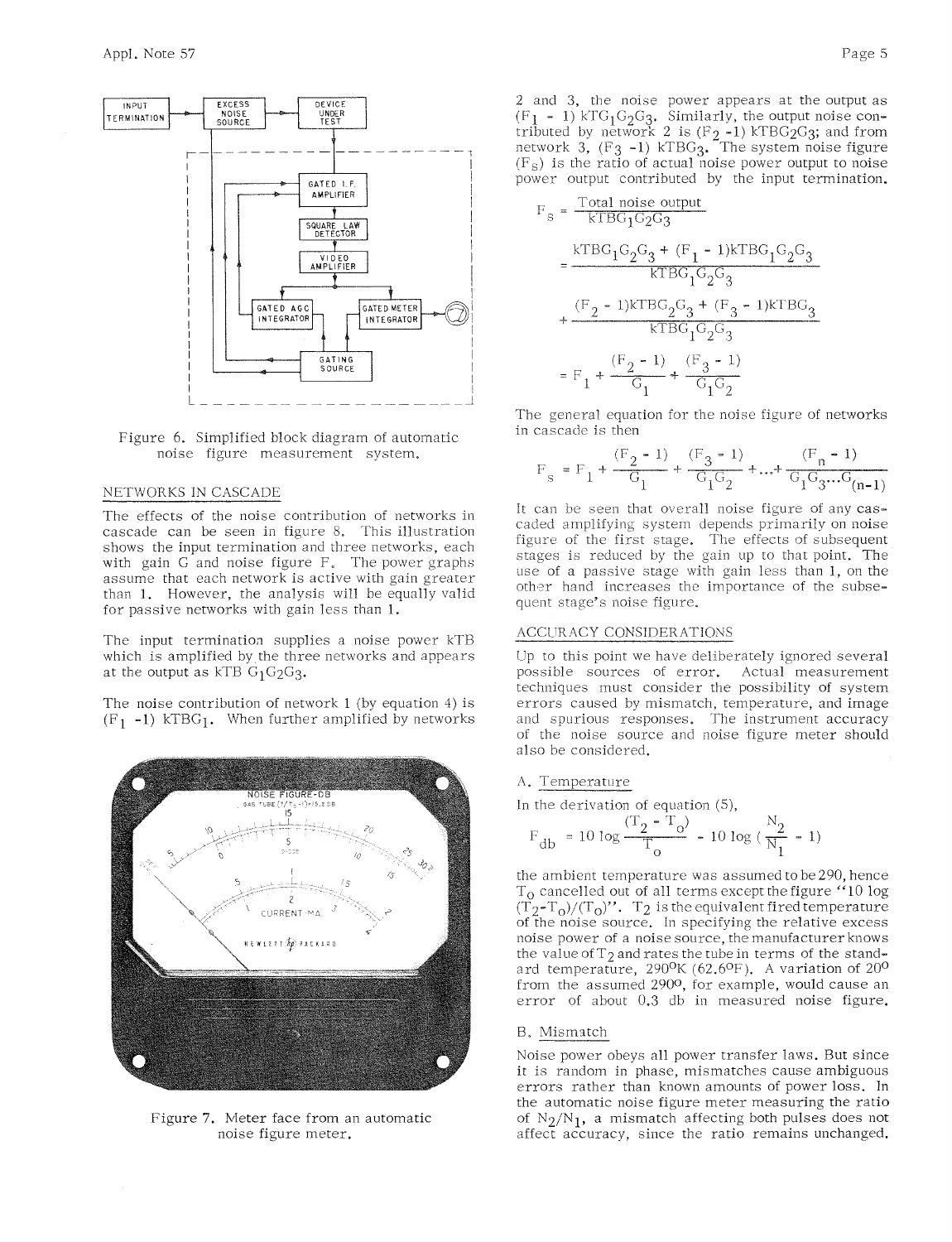

Figure 8. The effects of noise contribution of networks in cascade,

The critical matching situation, then, involves the excess noise source. Noise sources are rated in available excess noise power; thus mismatches will cause an ambiguous amount of excess noise power to be coupled to the system. Figure 9 shows the effect of several possible conditions of mismatch.

Note that the possible error is maximum at low noise figures where the greatest accuracy is usually desired. The importance of well-matched noise sources over the entire frequency range of interest is apparent. Hewlett-Packard waveguide sources are rated as 1.2 maximum, and typically are better than 1.1.  $\&$  Diode sources are 1.3 or better over most of their rated band.

### C. Image and Spurious Response

In using a broadband excess noise source, an automatic noise figure meter measures the true noise figure of the total pass band of the device under test. If, in its operation, the device does not utilize the full pass band for signal information (as would be the case of a radar receiver with an image response) its operating noise figure will be higher than the measured noise figure. This apparent noise figure can be calculated by the equation:

Operating 
$$
F_{db} = F_{db}
$$
 (reading) + 10 log  $(B_t/B_u)$ ,

where  $B_t$  is the total bandpass of the device, and  $B_t$  is the operational bandpass.

This equation is a convenient simplification that assumes constant gain in the device under test.

#### D. Excess Noise Source Accuracy

At the present time, accuracy of pulse type gaseous discharge noise source tubes is specified  $\pm$  0.5 db, for the National Bureau of Standards has not yet provided a certification for pulse-operated tubes. However, NBS does offer certification for cw operation at 9.0, 9.8, and 11.2 gc to  $\pm$  0.1 db. The Red Bank Division of Bendix Corporation, Eatontown, N.J., also offers cw certification, with some additional uncertainty over that of NBS.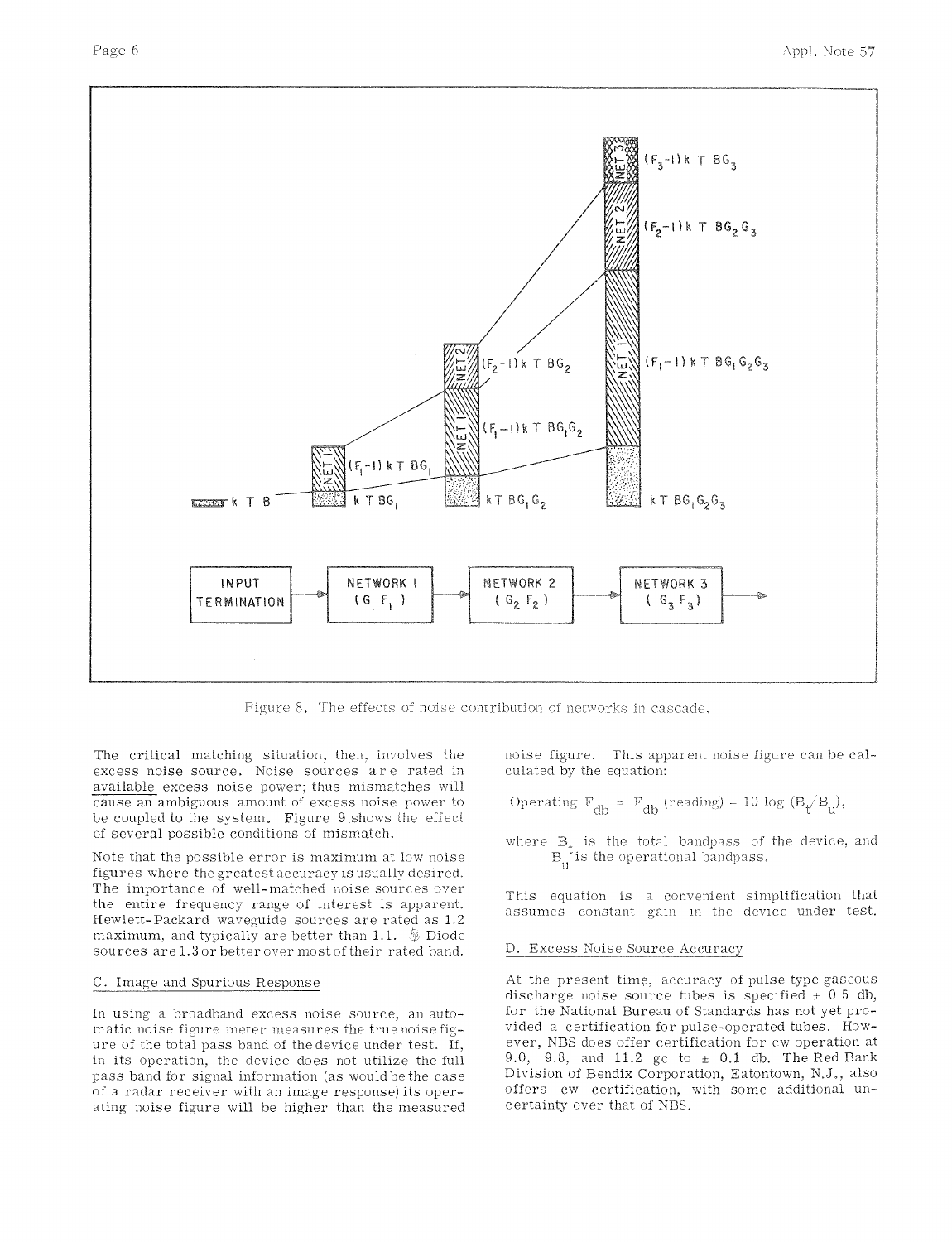